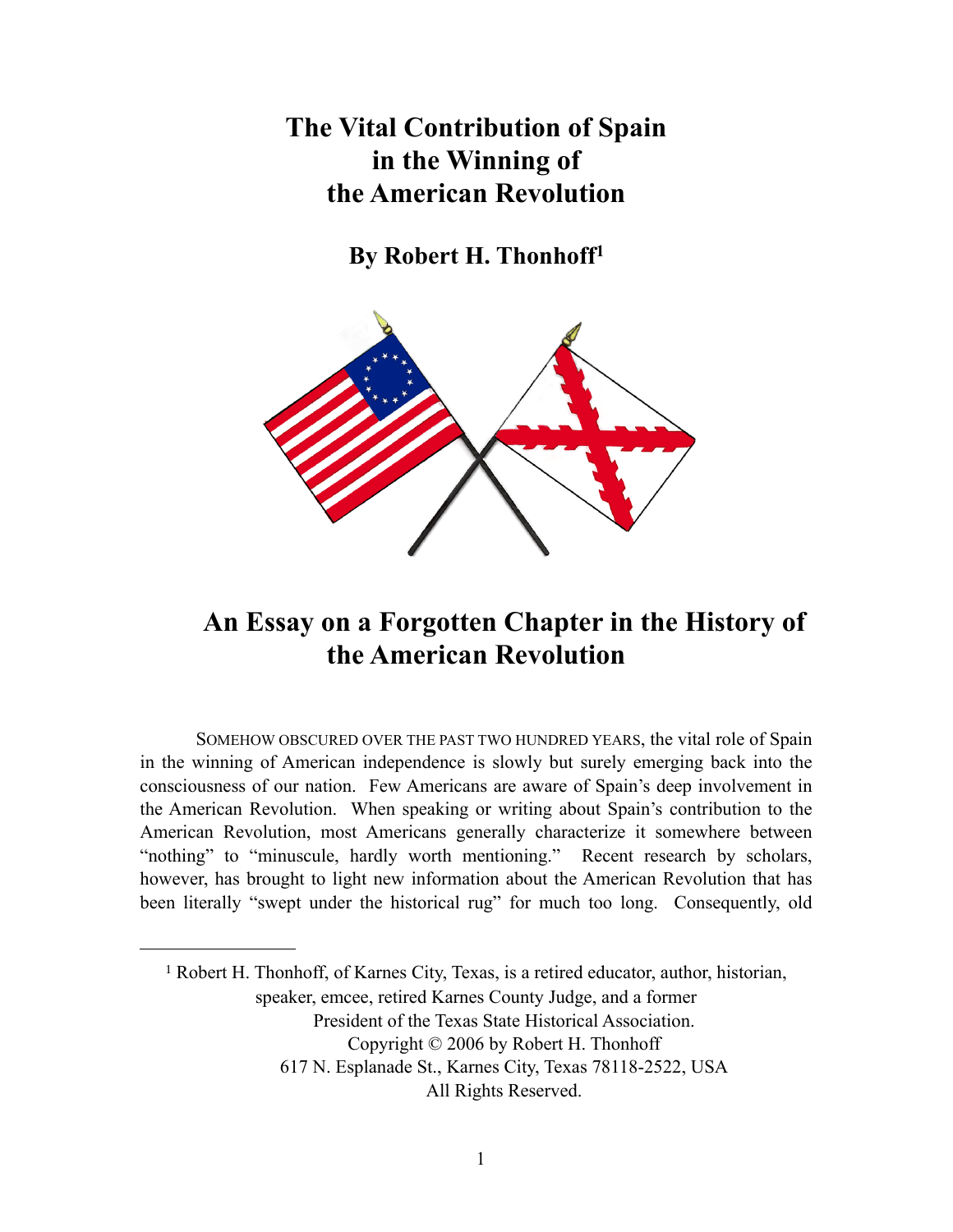notions are starting to be dispelled, and Americans are now being re-introduced to the truth.

During the 15<sup>th</sup>, 16<sup>th</sup>, 17<sup>th</sup>, 18<sup>th</sup>, and 19<sup>th</sup> centuries, it should be remembered, Spain discovered, explored, subdued, and colonized the most extensive territorial empire in the history of the world. Its empire extended around the globe and included most of the Western Hemisphere. At the time of the American Revolution, Spain owned or claimed all the land of present United States west of the Mississippi River plus the "island" of New Orleans. This vast area was a part of *Nueva España*, or New Spain, which extended from Central America to the "arctic snows."

From 1776 until war was declared against Great Britain in 1779, Spain covertly, through the merchants Diego de Gardoqui in Bilbao and Oliver Pollock in New Orleans, sent money, muskets, munitions, medicine, and military supplies in great amounts to aid the Americans in their unequal war against England, a longtime foe of Spain—and France. Before and after the declaration of war, Spain had a complex network of "observers" throughout the Americas to monitor the course of the revolt. Two observers posted in Philadelphia, Juan de Miralles and Francisco Rendón, gave not only moral support but also served as conduits for material aid sent by Spain to the American patriots throughout the revolution. In 1781, Rendón even offered the hospitality of his home to General Washington during Washington's Christmas visit to Philadelphia.

In 1777, Benjamin Franklin, American representative in France, sent Arthur Lee to Spain, where Lee arranged secretly for the shipment by the Spanish firm of José Gardoqui & Sons of 215 bronze cannons, 4,000 field tents, 12,826 grenades, 30,000 muskets, 30,000 bayonets, 30,000 uniforms, 51,314 musket balls, and 300,000 pounds of gunpowder to be sent by ship from a French port by way of Bermuda to Boston. Later, in one of his letters, Franklin thanked the Spanish minister, Count of Aranda, for 12,000 muskets sent to Boston by Spain.

From 1776 to 1779, through merchant Oliver Pollock in New Orleans, Spain provided the American colonies with credits of 7,944,906 *reales* with which all types of supplies—uniforms, shoes, blankets, food, medicine, lead, gunpowder, muskets, flints, cannon, and other material—were shipped by way of the Mississippi and Ohio rivers to the embattled forces of George Washington and George Rogers Clark.

Equally important to the American rebels was Spain's control of the Mississippi basin through the port of New Orleans, enabling supplies and communications to be sent along the Mississippi and Ohio rivers. With the British blockade of the Atlantic coast, the Mississippi and Ohio river systems served as a veritable lifeline to the forces of George Washington and George Rogers Clark. Only Spanish, American, and French ships were allowed the use of the port of New Orleans, and most of the aid received by Washington and Clark was by way of this backdoor.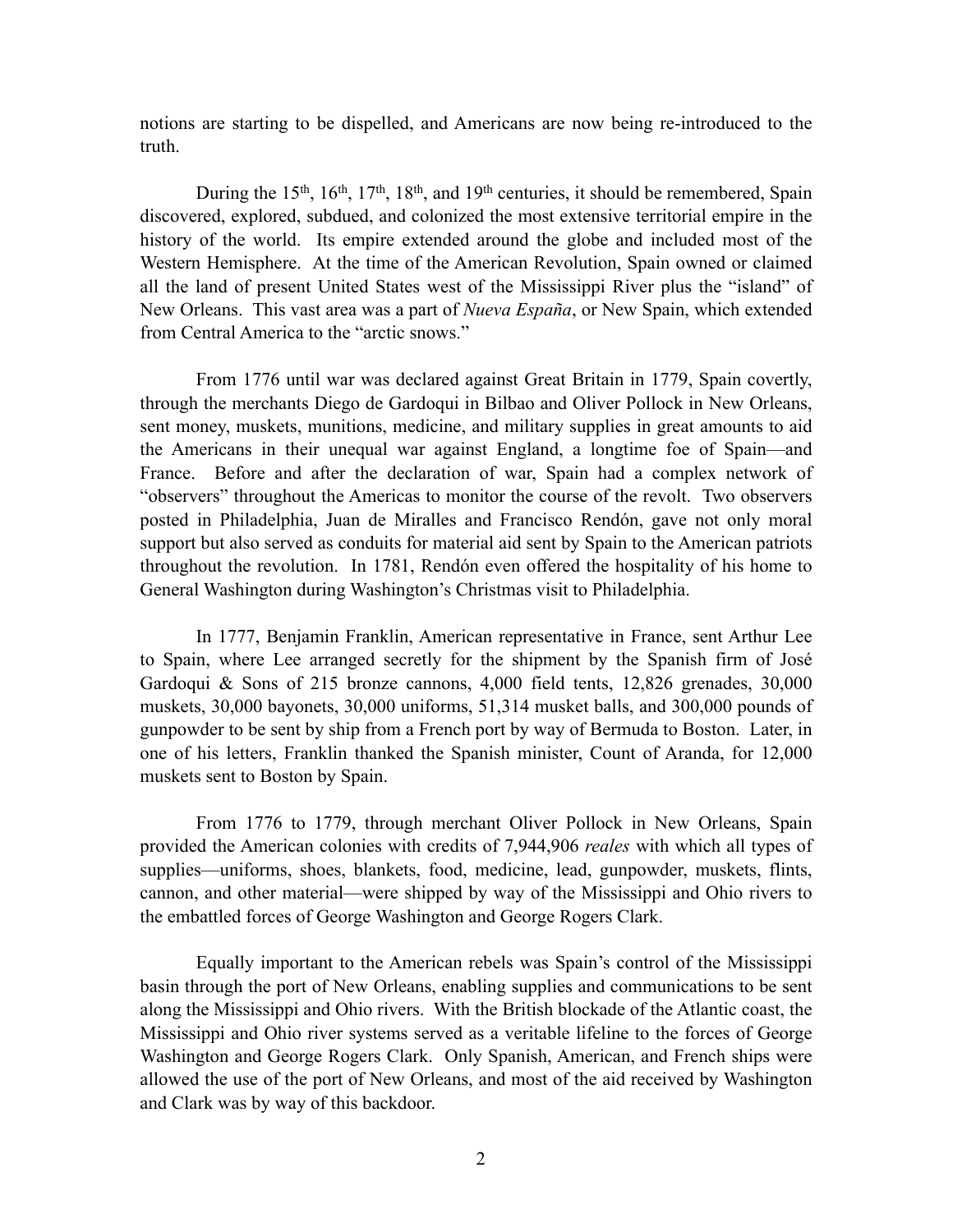After Spain formally declared war against Great Britain on June 21, 1779, Spain's King Carlos III commissioned General Bernardo de Gálvez, Governor of Louisiana, to conduct a military campaign against the British along the Gulf Coast in North America. Accordingly, Gálvez raised an army and navy, took to the field, and defeated the British in battles at Manchac, Baton Rouge, and Natchez in 1779, at Mobile in 1780, and at Pensacola in 1781. In the meantime, his Spanish forces secured the upper Mississippi and Ohio rivers by defeating the British at San Luís (St. Louis, Missouri) and San José (St. Joseph, Michigan) and by assisting George Rogers Clark in his battles at Vincennes (Indiana), Kaskaskia (Illinois), and Cahokia (Illinois). In 1782 Gálvez's forces defeated the British in the Bahamas and gained control of their naval base at New Providence. The Spanish were preparing for the grandest campaign of all against Jamaica when their plans were sidetracked by the negotiations underway that resulted in the Peace Treaty of Paris in 1783, which officially ended the war. By opening up a third front, the Spanish effectively diluted British forces that could have been used elsewhere.

To help feed Spanish forces, some nine thousand head of Texas cattle from the private and mission ranches in the San Antonio River Valley were trailed by Spanish Texas ranchers and escorted by Spanish Texas soldiers to Gálvez's troops in their campaign from Louisiana to Florida. Additionally, several hundred head of horses were sent along for cavalry and artillery purposes.

In the meantime, Gálvez responded to letters from Patrick Henry, Thomas Jefferson, General Charles Henry Lee, Captain George Morgan, and Captain George Gibson for more aid, which Gálvez continued to provide. Notably, a part of the French fleet was under his command during the two-month siege of Pensacola, March to May, 1781. After the successful battle to capture Fort George in Pensacola, Gálvez dismissed the French fleet and provided them with 500,000 *pesos*, which the French used to reprovision their ships at Havana. Then the French fleet sailed along the Atlantic seaboard toward Chesapeake Bay, arriving there just in the nick of time to help General Washington defeat Lord Cornwallis at Yorktown on October 19, 1781.

A voluntary war tax was collected from soldiers and citizens throughout Cuba and New Spain, including the provinces of California, New Mexico, and Texas, to support the war effort. Some of this money, recent scholarship indicates, may well have been included in the half-million *pesos* that Spanish commander Francisco de Saavedra received from Veracruz, which he in turn disbursed to Chevalier de Monteil, who forwarded the money to Comte de Grasse, commander of the French fleet in the Caribbean, who used it to pay his sailors and re-provision his ships at Havana and Guarico en route to Yorktown. Another million *pesos* from Veracruz were forwarded to De Grasse while he was en route to Chesapeake Bay.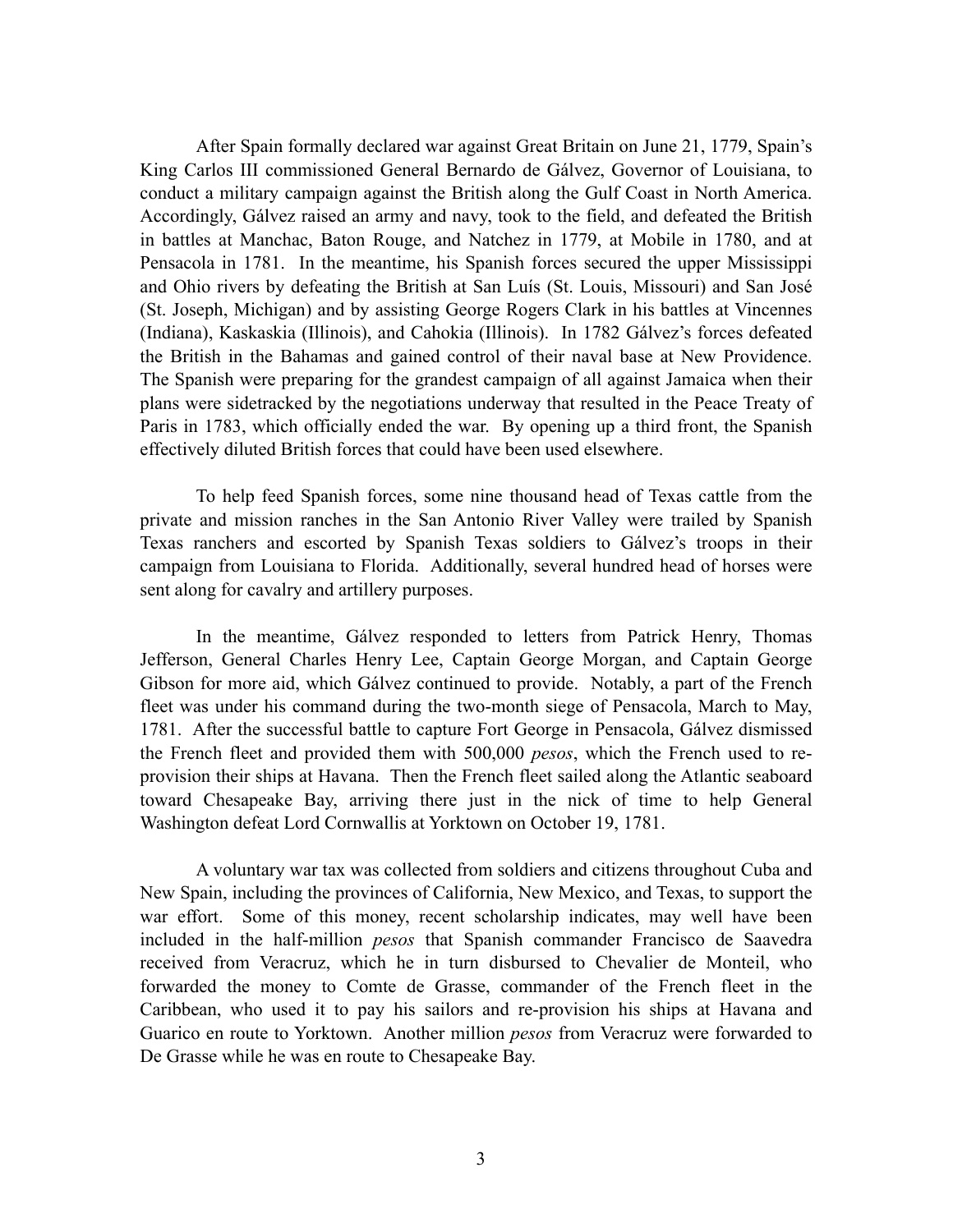Spain fought the British not only on the North American Continent but also in the far off Philippines, Galápagos, Juan Fernández Islands, Honduras, Guatemala, Nicaragua, Bahamas, Jamaica, Minorca, and Gibraltar, while constantly posing a possible Spanish-French invasion of Great Britain. France extended the worldwide dimensions of the war by fighting the British in India, Hudson Bay, and Sierra Leone in addition to the North American Continent and the West Indies.

Gálvez had under his command men from Spain, Mayorca, Cuba, Puerto Rico, Hispaniola, and Ireland. From Louisiana he recruited Frenchmen, Acadians, Germans, Canary Islanders, Indians, and Blacks, both slave and free. About thirty Americans, a part of the South Carolina Navy, and a few Texans were in his forces. He also had many troops and ships from México (New Spain). One of his top generals was Major General Gerónimo Girón, a direct descendant of Montezuma. His aide-de- camp in the Pensacola campaign was Francisco Miranda, the precursor of independence in Venezuela.

American privateers were offered and took sanctuary in the Spanish ports of Bilbao, La Coruña, Cádiz, Algeciras, and Santa Cruz de Tenerife. John Paul Jones himself used La Coruña as his base for eighteen months. American privateers and the Caribbean fleet of the French took refuge and provisions at the Spanish ports of Havana and New Orleans. The French port of Guarico on Cabo Francés on the Island of Hispaniola was also an important haven for American, Spanish, and French ships.

On his return trip from Spain to New Spain in October 1784, Gálvez, was accompanied by Diego de Gardoqui, who was on his way to his new post in Philadelphia to become the first Spanish Ambassador to the United States of America. In February 1785, Gálvez went to Savannah and Baltimore to represent Spain in negotiations over boundaries with the United States. Shortly thereafter, to acknowledge the aid given by the South Carolina Navy in the invasion of the Bahamas in 1782, King Carlos III, who knew of George Washington's interest in animal husbandry, especially the breeding of mules, presented Washington with the gift of two special burros for breeding purposes at his Mount Vernon farm. On December 21, 1785, Washington wrote a letter of thank you to King Carlos III for the gift of the two special jack asses.

Gálvez was subsequently commended by the American Congress for his aid during the War for Independence, and Spanish aid was gratefully acknowledged. In the meantime, Gálvez learned that his father, Matías de Gálvez, the Viceroy of New Spain, had died and that he was named his father's successor. By June 17, 1785, he was in Mexico City with his wife and three children to commence his duties as Viceroy of New Spain. In México, as in Louisiana and Cuba, Gálvez attained great popularity. In the first year of his administration, he made a promising beginning, but death suddenly intervened. Early in the fall of 1786, during an epidemic, he was stricken with disease and died on November 30 at the age of 40. Thus the meteoric and heroic career of a truly great man came to an untimely end. His body was interred next to his father's burial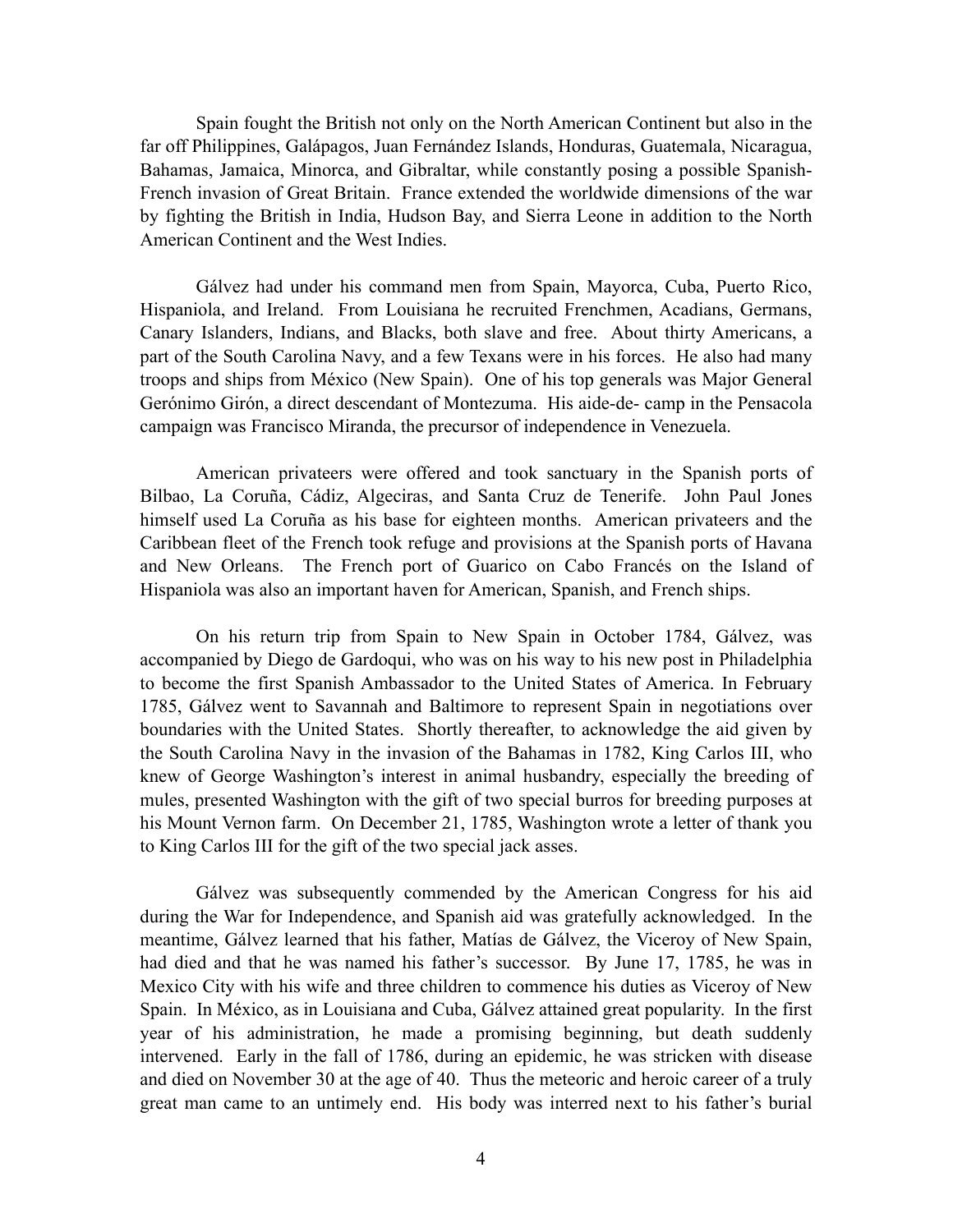place in a crypt in the Church of San Fernando, and his heart was placed in an urn and laid to rest in the Cathedral of México in Mexico City.

In 1789, Spain's first ambassador to the United States of America, Diego de Gardoqui, stood at the side of George Washington during his inaugural parade in New York City, then our nation's capital. Ambassador Gardoqui positioned the Spanish brigantine, the *Galveztown*, which served as Gálvez's flagship during the Gulf Coast campaign, in New York Harbor, the only foreign warship thus honored. Since then—for whatever reasons—America has seemed to have forgotten not only the great contribution of Spain to American independence but also the great Spanish hero of the American Revolution, General Bernardo de Gálvez.

In more recent times, on June 3, 1976, in honor of the American Bicentennial Commemoration, King Juan Carlos I of Spain, a direct descendent of King Carlos III, presented the people of the United States of America an equestrian statue of Bernardo de Gálvez as a reminder that Spain offered the blood of her soldiers for the cause of American independence. The statue is situated in Washington, D.C., near the intersection of Virginia Avenue and 21st Street NW (which, in this writer's opinion, is in an obscure, out-of-the-way, and hard-to-reach location—hardly like Lafayette Square, where statues of other major foreign heroes are prominently placed).

Far from being "nothing" or "minuscule, hardly worth mentioning," Spain's contribution should truthfully be characterized as "munificent, even vital" to the winning of the American Revolution.

Scholars in Spain, México, and the United States are currently hard at work researching, writing, and speaking to disseminate historical information that "has been swept under the historical rug" much too long. As a result, it is hoped that Spain will receive the credit it deserves for its aid to the American patriots during their war for independence. And once Americans become fully aware of the life and deeds of General Bernardo de Gálvez of Spain, they will rightfully remember and honor him in the same light as the Marquis de Lafayette, General Rochambeau, and Comte de Grasse of France; Baron von Steuben and Baron de Kalb of Prussia (now Germany); and Thaddeus Kosciuszko and Casimir Pulaski of Poland.

This brief essay barely scratches the surface of a much larger and detailed story that could be told about Spain's vital role in the American Revolution. The best and most comprehensive books thus far written about the subject are Eric Beerman, *España y la Independencia de Estados Unidos* (1992) and Thomas E. Chávez, *Spain and the Independence of the United States: An Intrinsic Gift* (2002), listed in the bibliography that follows. Hopefully, these fine books will be translated soon, respectively, from Spanish into English and from English into Spanish so as to be made available for all Englishspeaking and Spanish-speaking people the world over. These and other publications,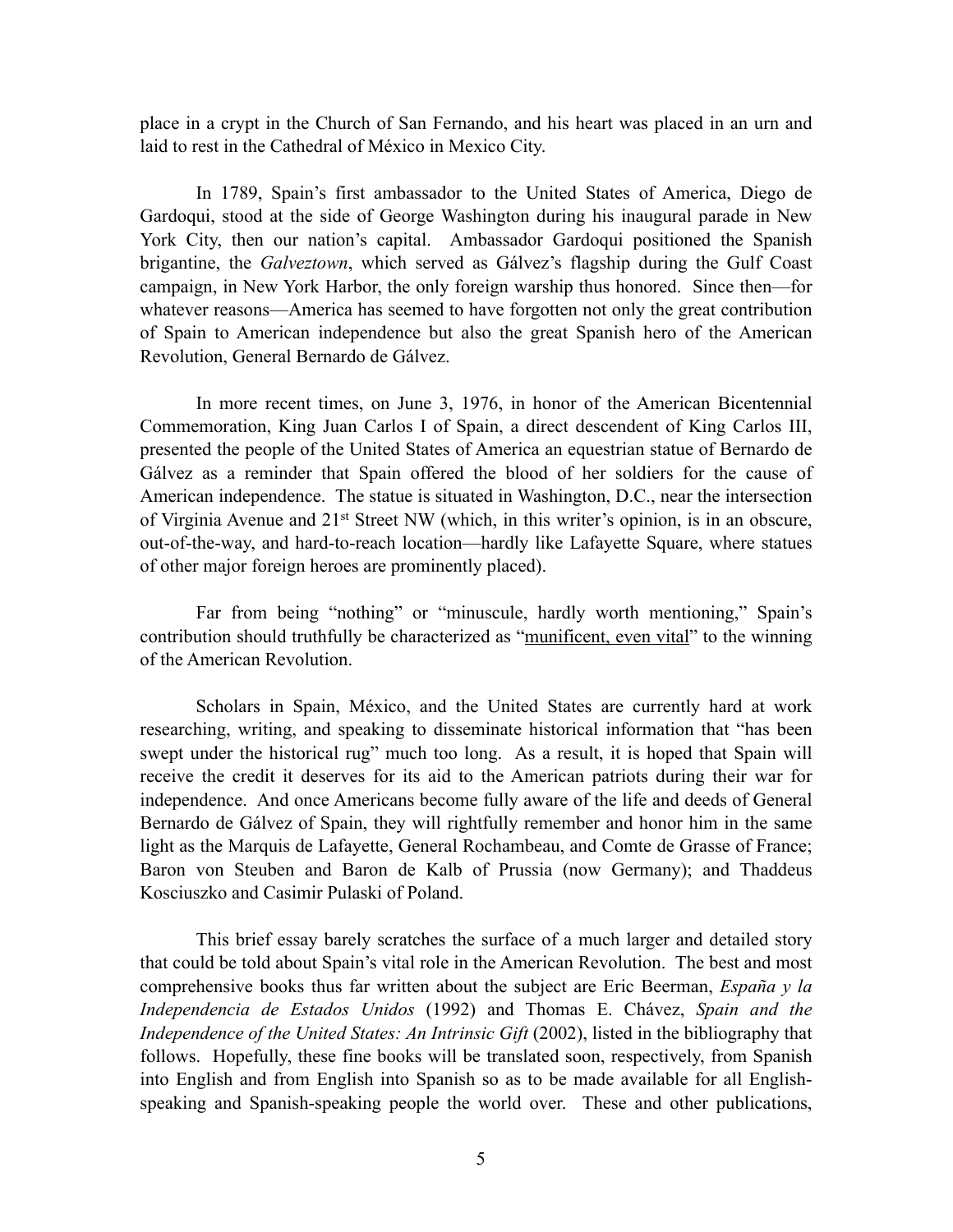those already written and those yet to be written, will, perhaps, help earn Spain the chapter it so clearly deserves in the history of the American Revolution.

 $\mathcal{L}_\text{max}$  , and the contribution of the contribution of the contribution of the contribution of the contribution of the contribution of the contribution of the contribution of the contribution of the contribution of t

## REFERENCES FOR SUPPORTING AND ADDITIONAL INFORMATION

- "American Independence: The Spanish Contribution." *GUIDEPOST* [Madrid, Spain], July 1, 1994, pp. 6 –8.
- Beerman, Eric. *España y la Independencia de Estados Unidos.* Madrid, Spain: Editorial MAPFRE, 1992.
- Burman, Conchita, and Eric Beerman. "Welcome to the 70<sup>th</sup> American Ambassador to Spain." *GUIDEPOST* [Madrid, Spain]. November 26, 1993, pp. 5 – 11.

"Diego Gardoqui: Spain's First Ambassador to the United States. *GUIDEPOST* [Madrid, Spain]. July 5, 1996, pp. 16-19.

\_\_\_\_\_\_\_\_. "Bernardo de Gálvez's New Orleans Belle." *GUIDEPOST* [Madrid, Spain]. July 5, 1996, pp. 10-13.

- Carlos, Alfonso de. "Bernardo de Gálvez: Un General Español en la Independencia de los EE. UU." *YA* [Madrid, Spain]. July 4, 1976, pp. 6-7.
- Caughey, John Walton. *Bernardo de Gálvez in Louisiana, 1776-1783.* Gretna, Louisiana: Pelican Publishing Company, 1972.
- Chao, Jesús J. "Myth and Reality: The Legacy of Spain in America." Essay presented on February 12, 1992, at the Institute of Hispanic Culture of Houston as a part of the Commemoration of the 500<sup>th</sup> Anniversary of the Encounter of Two Worlds.
- Chávez, Thomas E. *Spain and the Independence of the United States: An Intrinsic Gift.* Albuquerque, New Mexico: University of New Mexico Press, 2002.
- Coker, William S., and Hazel P. Coker. *The Siege of Pensacola, 1781, in Maps.* Pensacola, Florida: The Perdido Bay Press, 1981.

\_\_\_\_\_\_\_\_. *The Siege of Mobile, 1780, in Maps.* Pensacola, Florida: The Perdido Bay Press, 1982.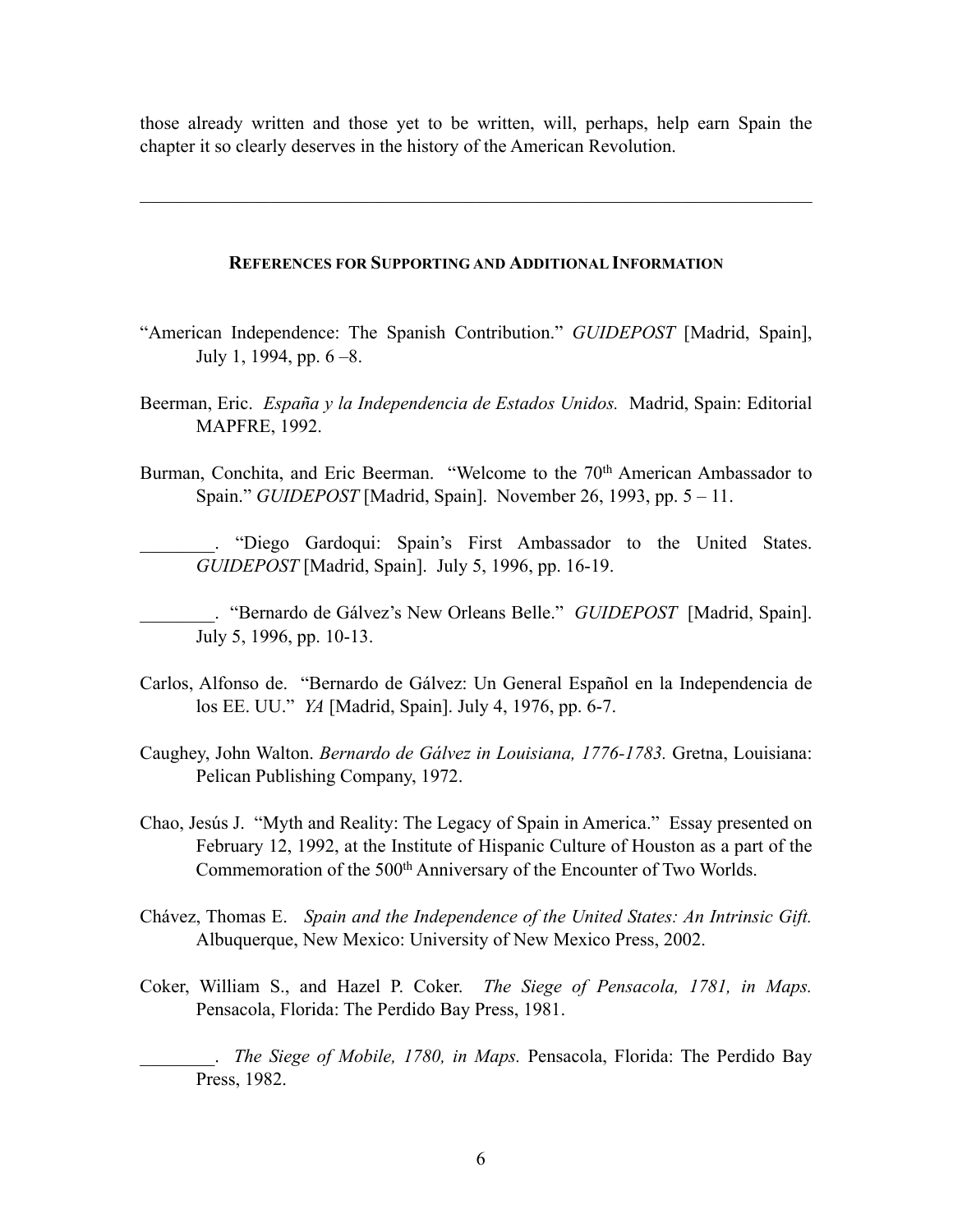- Cruz, Gilbert R. *Let There Be Towns: Spanish Municipal Origins in the American Southwest, 1610-1810.* College Station, Texas: Texas A&M University Press, 1988.
- Cummins, Light Townsend. *Spanish Observers and the American Revolution, 1775-1783.* Baton Rouge, Louisiana: Louisiana State University Press, 1991.
- Durá, Juan. "España y la Independencia Norteamericana: 1776-1783—La Ayuda Economica Española Fue Vital para las Colonias." *YA* [Madrid, Spain]. July 4, 1976, pp. 4-6.
- Fernández y Fernández, Enrique. *Spain's Contribution to the Independence of the United States*. Washington, D.C.: Embassy of Spain, 1985.
- Gayarré, Charles. *History of Louisiana*. 4 vols. New Orleans: 1879. Cf. Vol. III.
- Haring, C. H. *The Spanish Empire in America.* New York City, New York: Harcourt, Brace & World, Inc., 1947.
- Holmes, Jack D. L. *Honor and Fidelity.* Birmingham, Alabama: University of Alabama Press, 1965.
- Hough, Granville W., and N. C. Hough. SPANISH BORDERLAND STUDIES (Midway City, California: SHHAR Press, Society of Hispanic Historical and Ancestral Research, Eight Parts, 1998-2000); SOMOS PRIMOS MAGAZINE ONLINE: http://www.somosprimos.com/hough/hough.htm
- Jackson, Jack. *Los Mesteños: Spanish Ranching in Texas,* College Station, Texas: Texas A&M University Press, 1986.
- James, James Alton. "Oliver Pollock, Financier of the Revolution in the West." *Mississippi Valley Historical Review* (1929), XVI, 67*.*
- LaFarelle, Lorenzo G. *Bernardo de Gálvez: Hero of the American Revolution.* Austin, Texas: Eakin Press, 1992.
- Marshall, Douglas W., and Howard W. Peckham. C*ampaigns of the American Revolution: An Atlas of Manuscript Maps.* Ann Arbor, Michigan: The University of Michigan Press, 1976.
- Montemayor, E. A., and Eric Beerman. *Yo Solo: The Battle Journal of Bernardo de Gálvez during the American Revolution.* New Orleans, Louisiana: Polyanthos, 1978.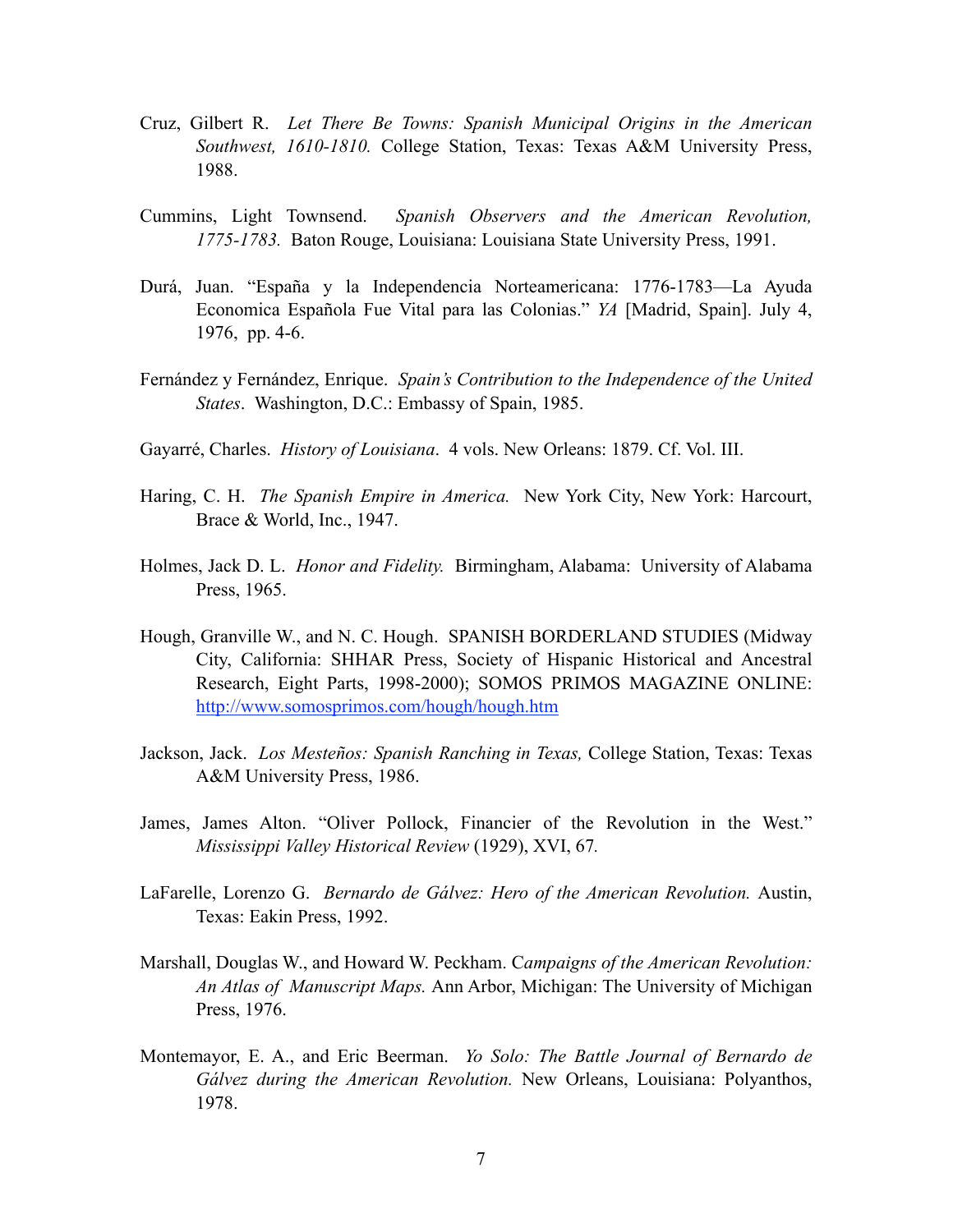- Powell, Philip Wayne. *Tree of Hate: Propaganda and Prejudices Affecting United States Relations with the Hispanic World.* Vallecito, California: Ross House Books, 1985.
- Thonhoff, Robert H. *The Texas Connection with the American Revolution*. Austin, Texas: Eakin Press, 1981.

\_\_\_\_\_\_\_\_. *El Fuerte del Cíbolo: Sentinel of the Béxar-La Bahía Ranches.* Austin, Texas: Eakin Press, 1992.

\_\_\_\_\_\_\_\_. "Texas and the American Revolution," [Presidential Address, March 5, 1994] *Southwestern Historical Quarterly*, Vol. XCVIII, No. 4, pp. 510-517. Austin, Texas: The Texas State Historical Association, July 1995.

\_\_\_\_\_\_\_\_. "Spain and the American Revolution: Spain's Vital Role in the Fight for Independence." *American Spirit* [Daughters of the American Revolution Magazine]. March/April 2002, pp. 20-25.

Tiner, Nancy Reynolds. *Bernardo de Galvez: "Unsung Hero."* College Station, Texas: Nancy R. Tiner, 1985.

\_\_\_\_\_\_\_\_. "Bernardo de Gálvez: "Unsung Hero*." Daughters of the American Revolution Magazine.* February 1987, pp. 68-69.

- Weber, David J. *The Spanish Frontier in North America.* New Haven, Connecticut: Yale University Press, 1992.
- Weddle, Robert S., and Robert H. Thonhoff. *Drama & Conflict: The Texas Saga of 1776.*  Austin, Texas: Madrona Press, 1976.
- Wright, J. Leitch, Jr. *Florida in the American Revolution.* Gainesville, Florida: The University Presses of Florida, 1975.